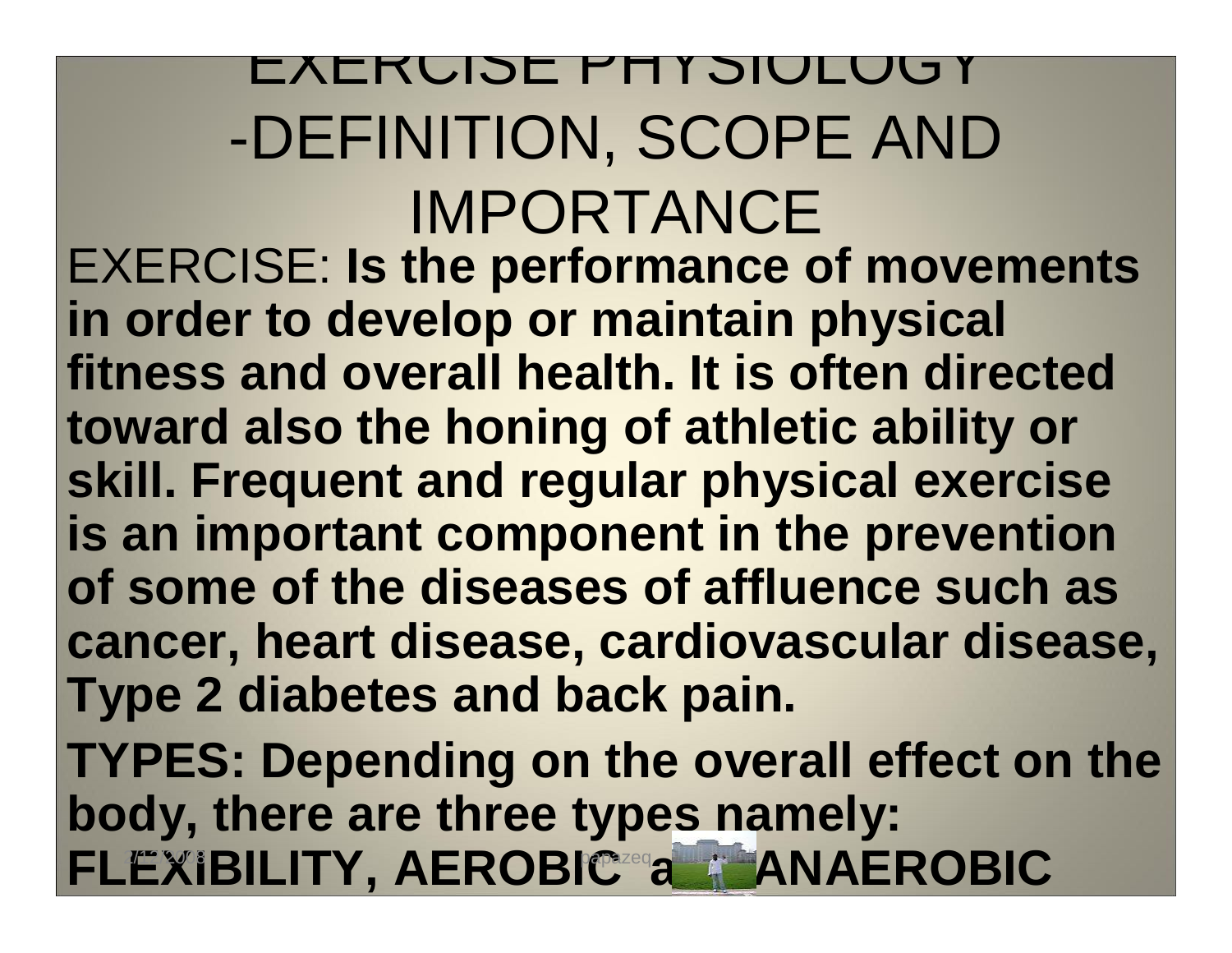## EXERCISE TYPES

- FLEXIBILITY: these are exercises performed to improve the range of motion of muscles and joints.
- AEROBIC: rhythmic in nature, uses large muscle groups and can be maintained continuously. Here the working muscles draw on oxygen in the blood as well as fat and glucose to increase cardiovascular endurance(causes the heart to work harder than at rest) and muscle density.
- ANAEROBIC: involves intense or explosive sports or strenuous activity that leaves one gasping for breath. It can be done for a minute or two at a time, because it depends on limited supply of glycogen that is rapidly depleted, resulting intense muscle fatigue.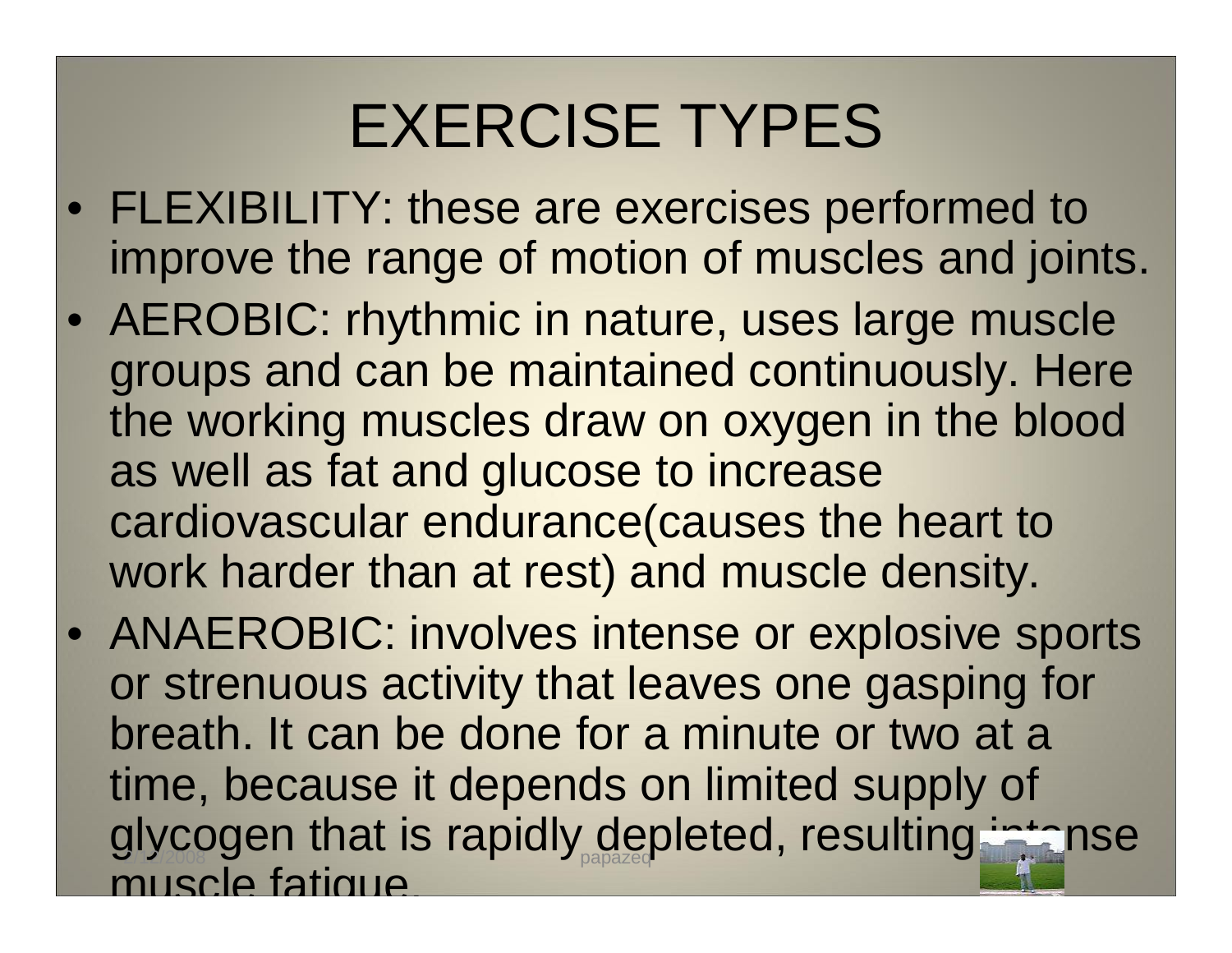# BENEFITS OF PHYSICAL EXERCISE

- Maintaining physical fitness including healthy weight
- Building and maintaining healthy bones, muscles and joints
- Promoting psychological well-being.
- Reducing surgical risks
- Strengthening the immune system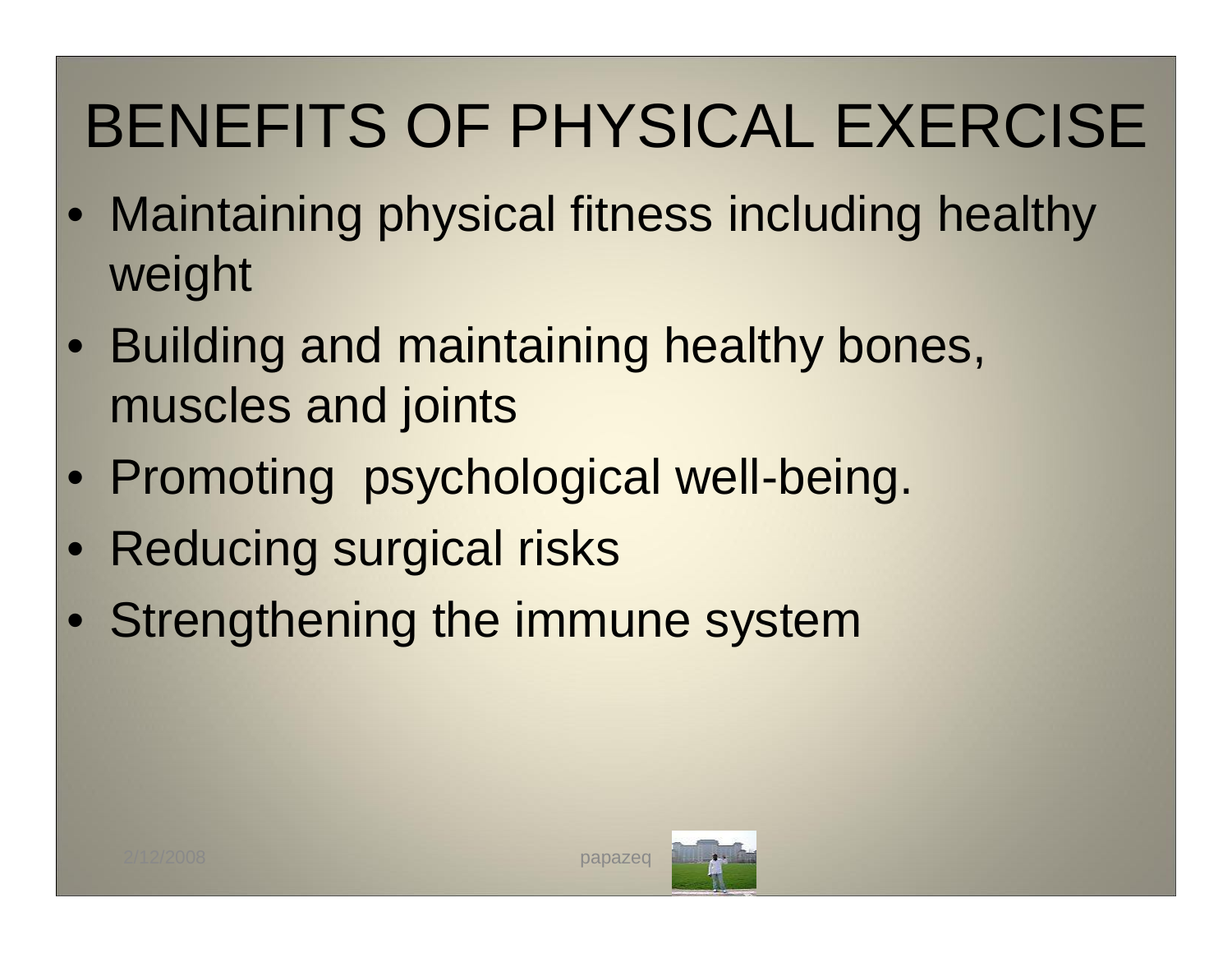## PHYSIOLOGY

- Coined from these two words
- "physis" meaning nature or origin
- "logos" meaning speech or talking about something.
- PHYSIOLOGY is the study of the mechanical, physical and biochemical functions of the body as a whole and of the structures found there in.
- The under-listed are the divisions of physiology
- Endocrinology: of hormones

- comparative physiology:

- Pathophysiology: mechanisms of disease
- Neurophysiology :nervous a stem and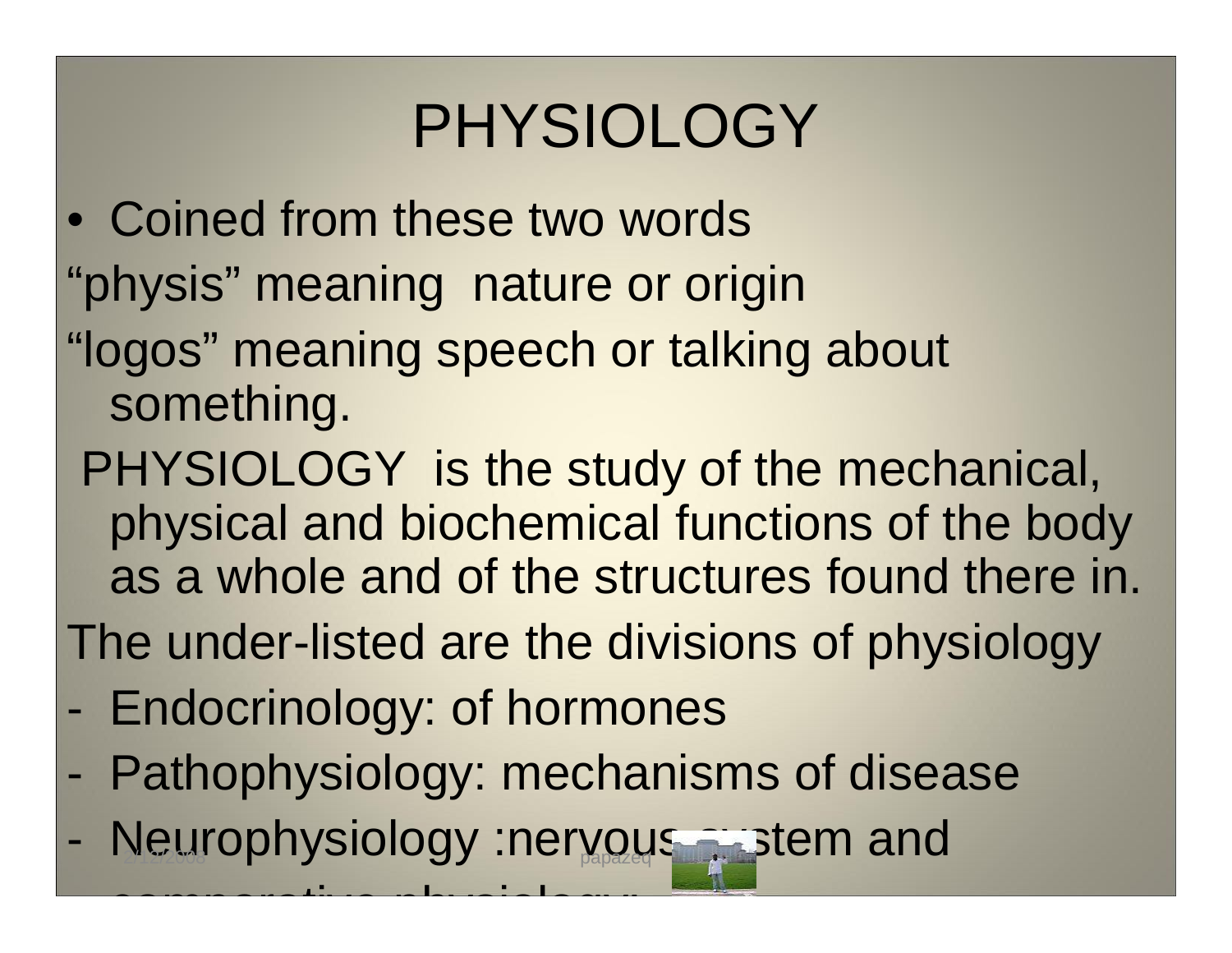## EXERCISE PHYSIOLOGY

- It is what happens to the body as it exercises a single time, how these changes are brought about, what changes in function occur after repeated bouts of exercise and how these changes come to pass, and finally, what can be done to improve the body's response to exercise and its adaptation to training.
- It is the description and explanation of functional changes brought on by single(acute) or repeated bouts of exercise(chronic exercise or training), often with the objective of improving the exercise response.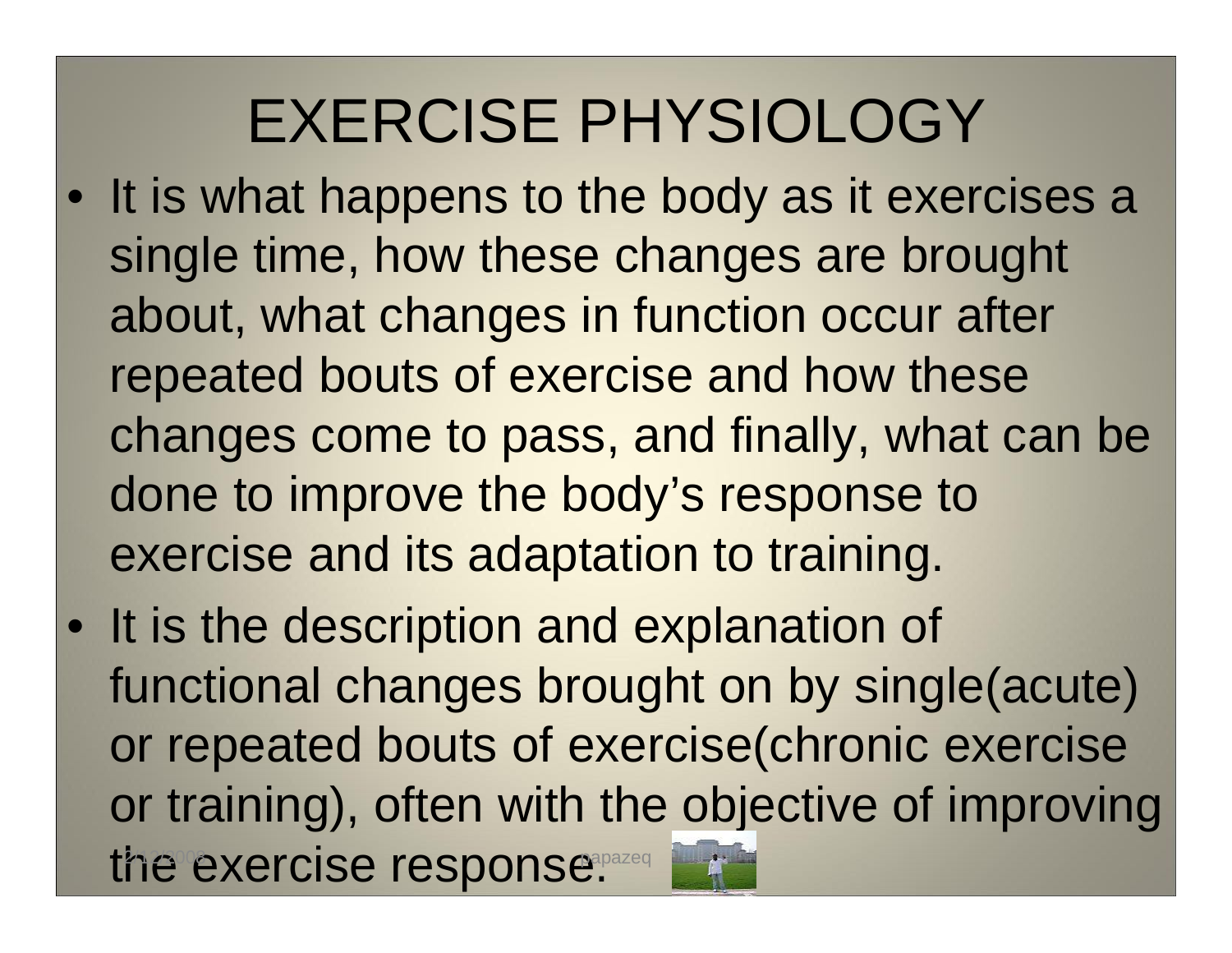# EXERCISE PHYSIOLOGY CONTD.

• It is the identification of physiological mechanisms underlying physical activity, the comprehensive delivery of treatment services concerned with the analysis, improvement, and maintenance of health and fitness, rehabilitation of heart disease and other chronic diseases and/or disabilities, and the professional guidance and counsel of athletes and others interested in athletics, sports training and human adaptability to acute and chronic exercise.



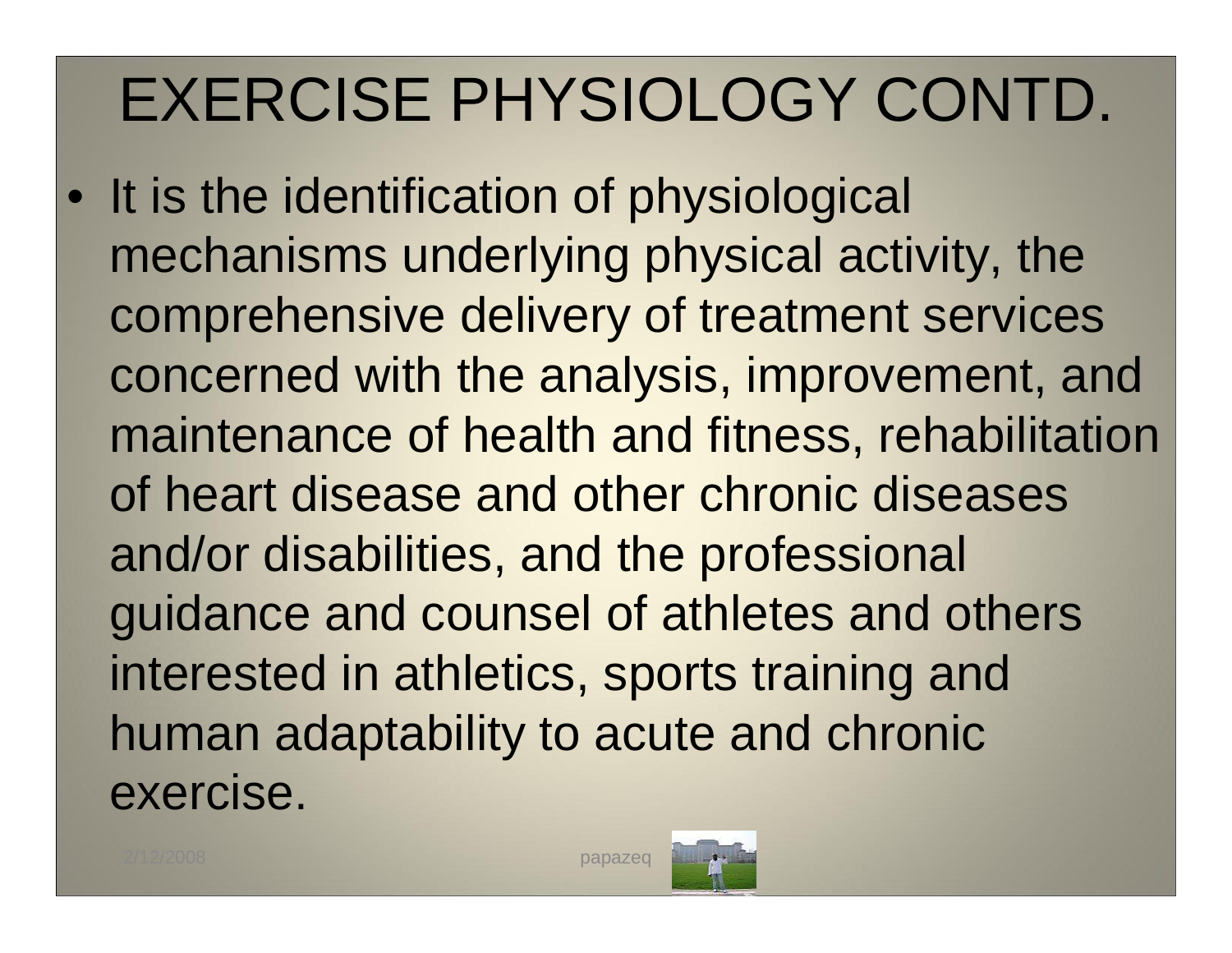# SCOPE

- Deals with such areas as:
- -cardio-respiratory responses to exercise
- - muscle fiber types
- -metabolism and body composition assessment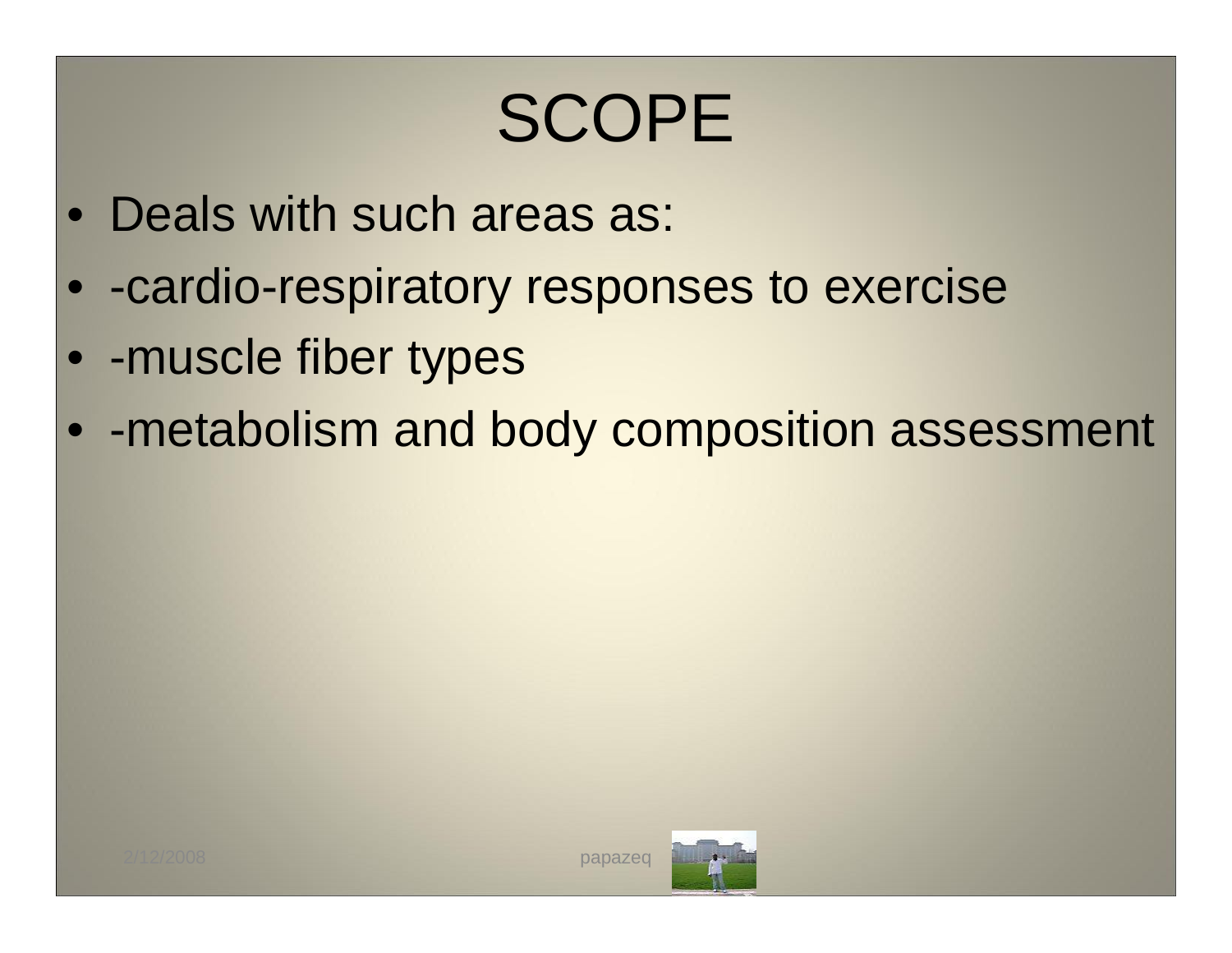# PHYSICAL FITNESS

- It is the ability to function effectively and efficiently. It is associated with a person's ability to work effectively, enjoy leisure time, be healthy, resist hypokinetic diseases, and meet emergency situations.
- It is used in two close meanings:
	- general fitness(a state of health and wellbeing)and
	- specific fitness( a task- oriented definition ) based on the ability to perform specific aspects of sports or occupations.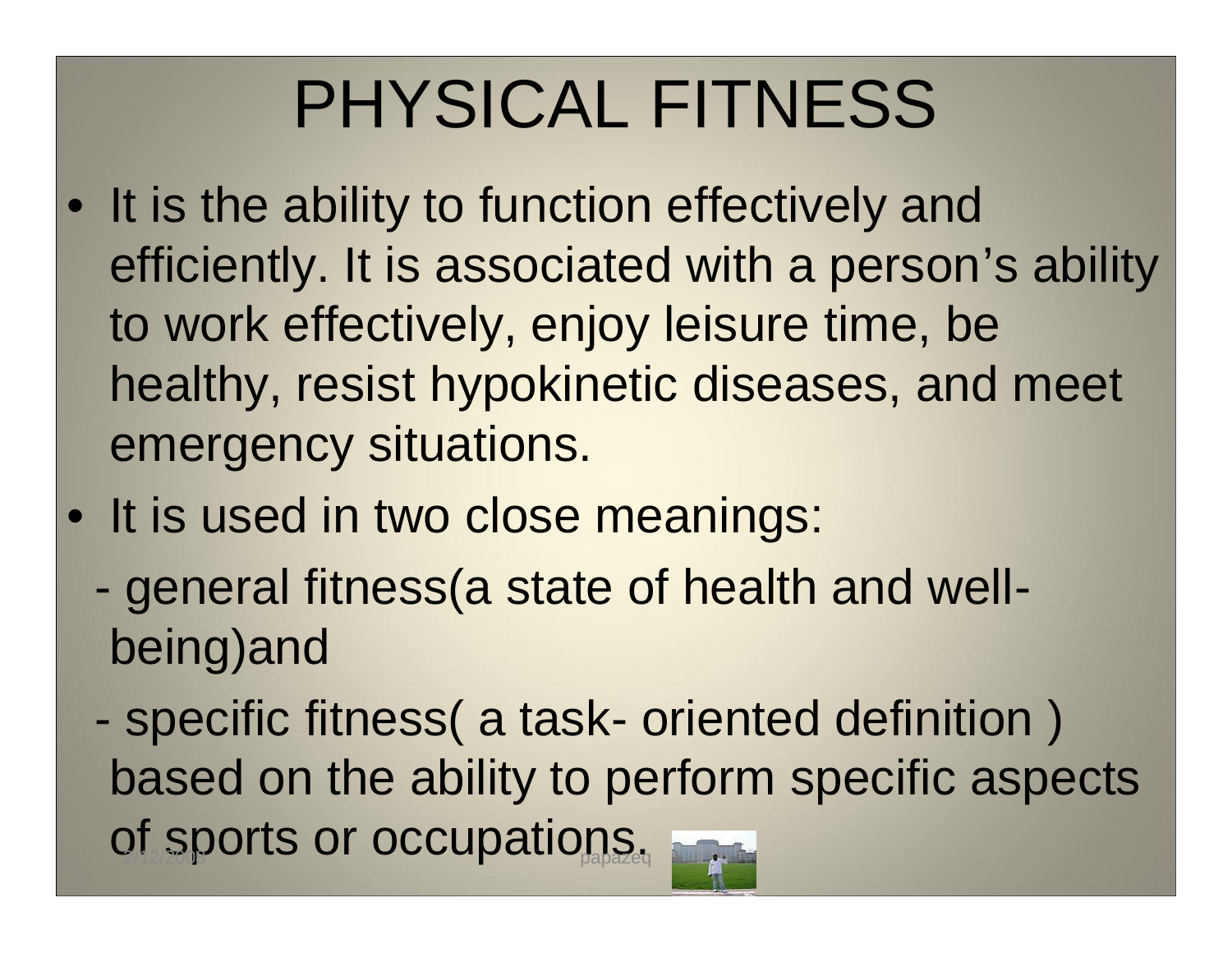# PHYSICAL FITNESS COMPONENTS

#### **HEALTH-RELATED**

- Body composition
- Cardiovascular endurance
- Muscular endurance
- Flexibility
- strength

#### **SKILL-RELATED**

- Agility
- **Balance**
- Coordination
- Power
- Reaction time
- **Speed**

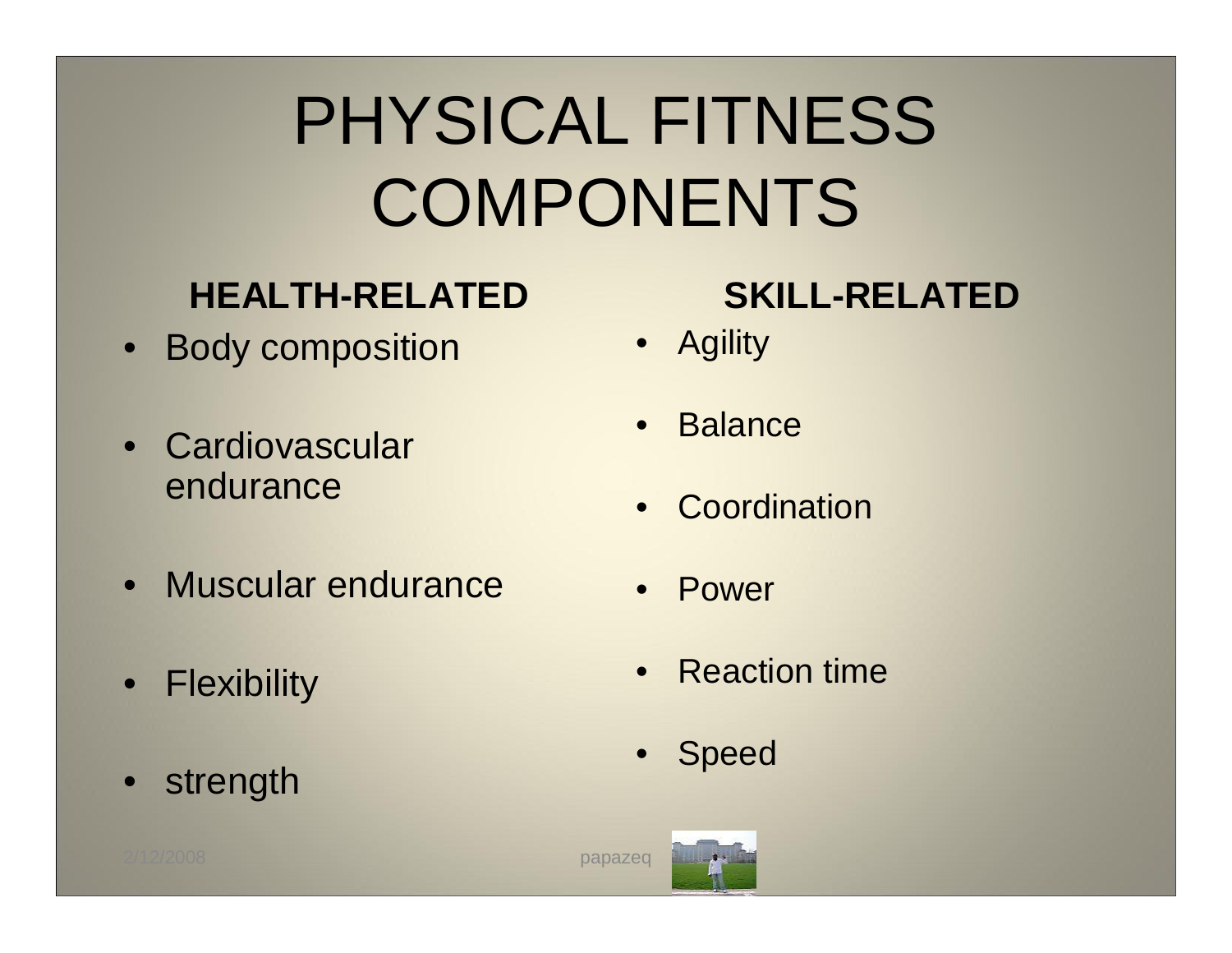### RESPONSES AND ADAPTATIONS

- Exercise results in responses and adaptations depending on TIME, TYPE, INTENSITY and FREQUENCY.
- TRAINING: it is the systematic process with the objective of improving an athlete's fitness in a selected activity. It is a long term process that is progressive and recognizes the individual athlete's needs and capabilities. Training programmes use exercise or practice to develop the qualities required for an event.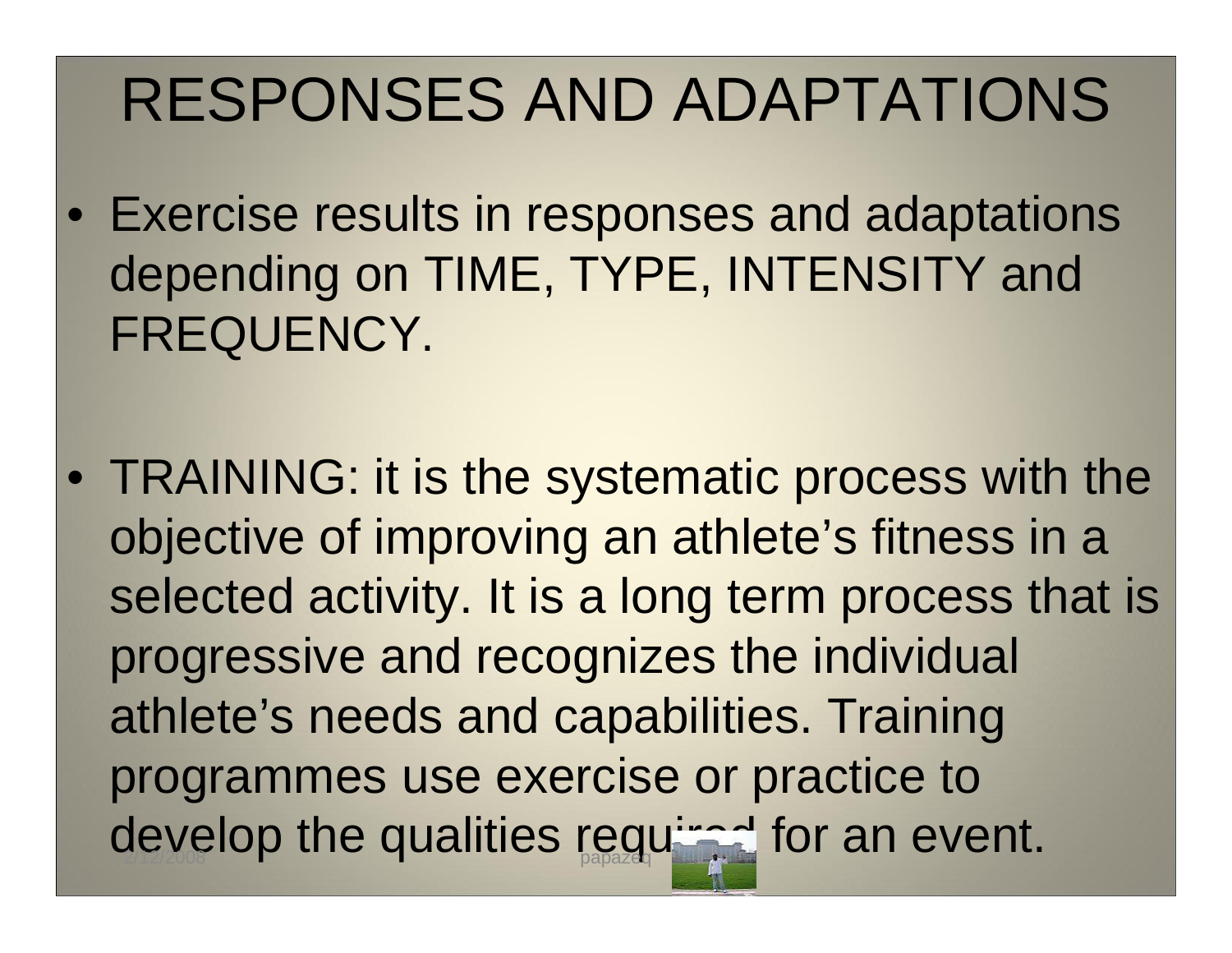### RESPONSES

- These are the sudden, temporary changes in function caused by exercise. These functional changes disappear shortly after the exercise period is over. Examples are:
- Increase in heart rate
- Rise in blood pressure
- Increase in breathing

2/12/2008 papazeq

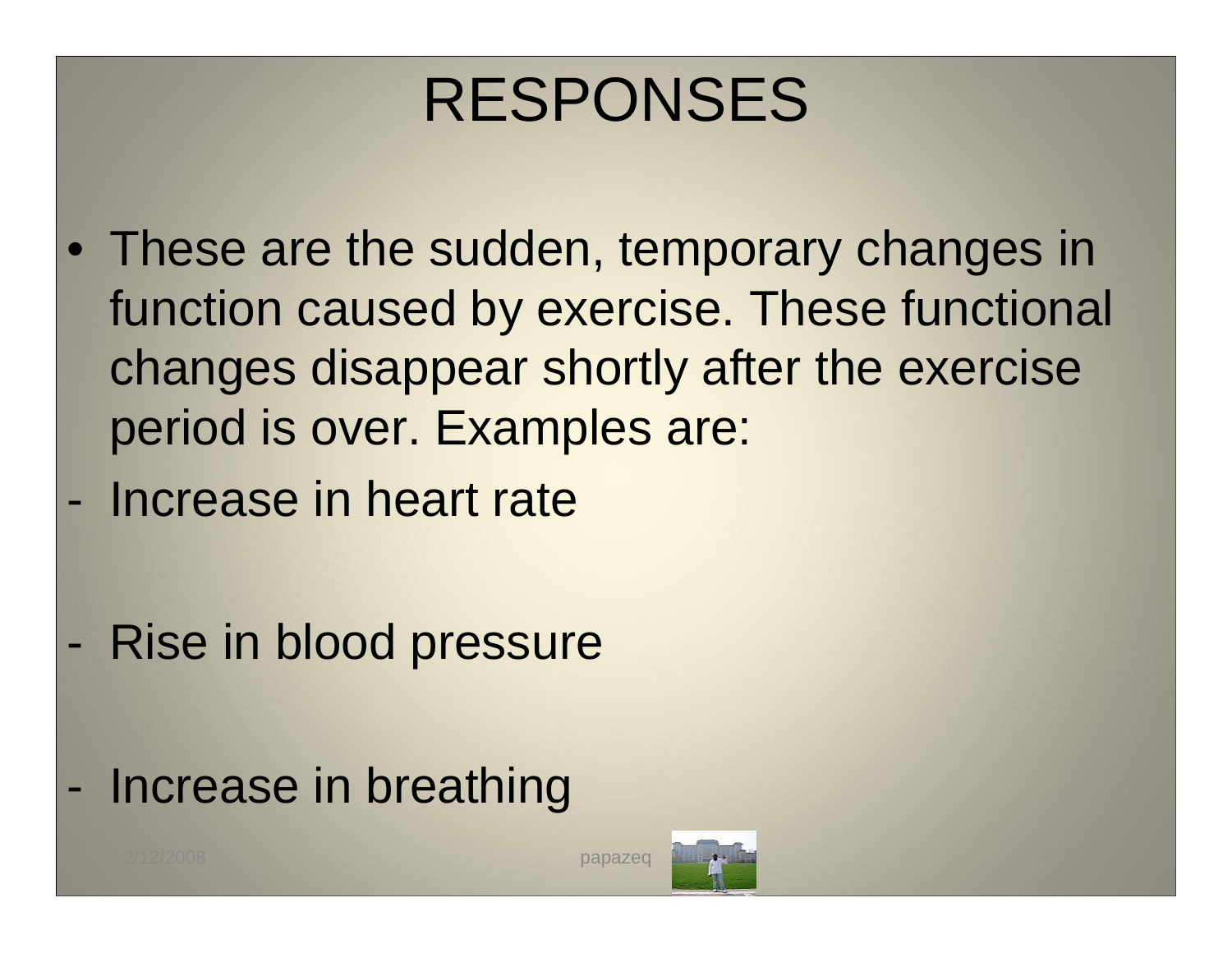## ADAPTATIONS

- These are the persistent changes in structure or function following training that apparently enables the body to withstand repeated bouts of exercise. Adaptations are long term and are thus not seen until several weeks of training. Examples are:
- Reduction of the heart rate for sub-maximal exercise load. This allows the heart to pump the same amount of blood to the working muscles at a lower energy cost for the heart.
- Increased muscle size after strenuous weight lifting programme. The lifter exerts greater muscular force than before training.